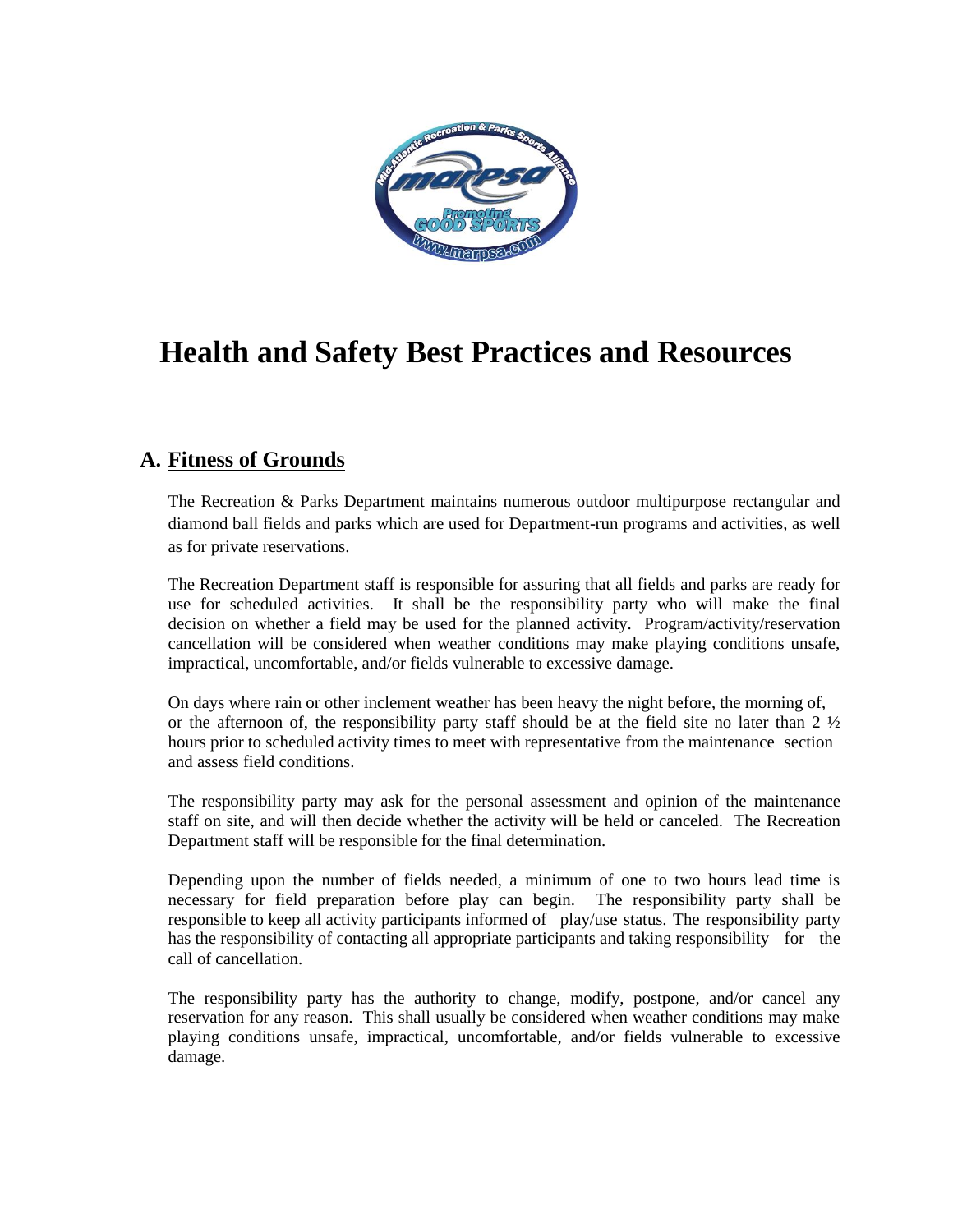For reservations holding a substantial economic or tourist impact, the responsibility party staff shall have the final authority to grant and/or deny reservation field use. These events shall be identified in advance to make the necessary arrangements to cancel or continue on.

## **B. Inclement Weather**

The decision regarding participation during inclement weather should be based solely on the welfare and safety of the participants. Whenever there is a risk of injury to participants, the activity must be canceled and rescheduled. The loss of a game or practice time must never influence one's decision to cancel or reschedule an event.

Unnecessary damage and abuse to playing fields must also be considered in the decision to conduct an event. When field conditions are wet and soft, damage to the turf is more prevalent and extensive. Activities must be canceled and rescheduled.

## **C. Thunderstorms and Lightning**

**Outdoor Activities** - Whenever a thunderstorm is approaching or sighted, all field activities should be postponed until the storm has cleared. If it becomes apparent that the storm will not abate, the activity should be canceled.

## **D. Lightning Safety Rules**

"When a thunderstorm threatens, get inside a home or a large building. Do not use the telephone except for emergencies.

If you are caught outside, do not stand underneath a tall isolated tree or a telephone pole. Avoid projecting above the surrounding landscape. For example, don't stand on a hilltop. In a forest, seek shelter in a low area under a thick growth of small trees. In open areas, go to a low place, such as a ravine or valley.

Get off or away from open water, tractors, and other metal farm equipment or small metal vehicles, such as motorcycles, bicycles, golf carts, etc. Put down golf clubs and take off golf shoes. Stay away from wire fences, clotheslines, metal pipes, and rails. If you are in a group of people spread out, keeping others several yards apart.

Remember -- lightning may strike some miles from the parent cloud. Precautions should be taken even though the thunderstorm is not directly overhead. If you are caught on a level field far from shelter and if you feel your hair stands on end, lightning may be about to strike you. Drop to your knees and bend forward, putting your hands on your knees. Do not lie flat on the ground.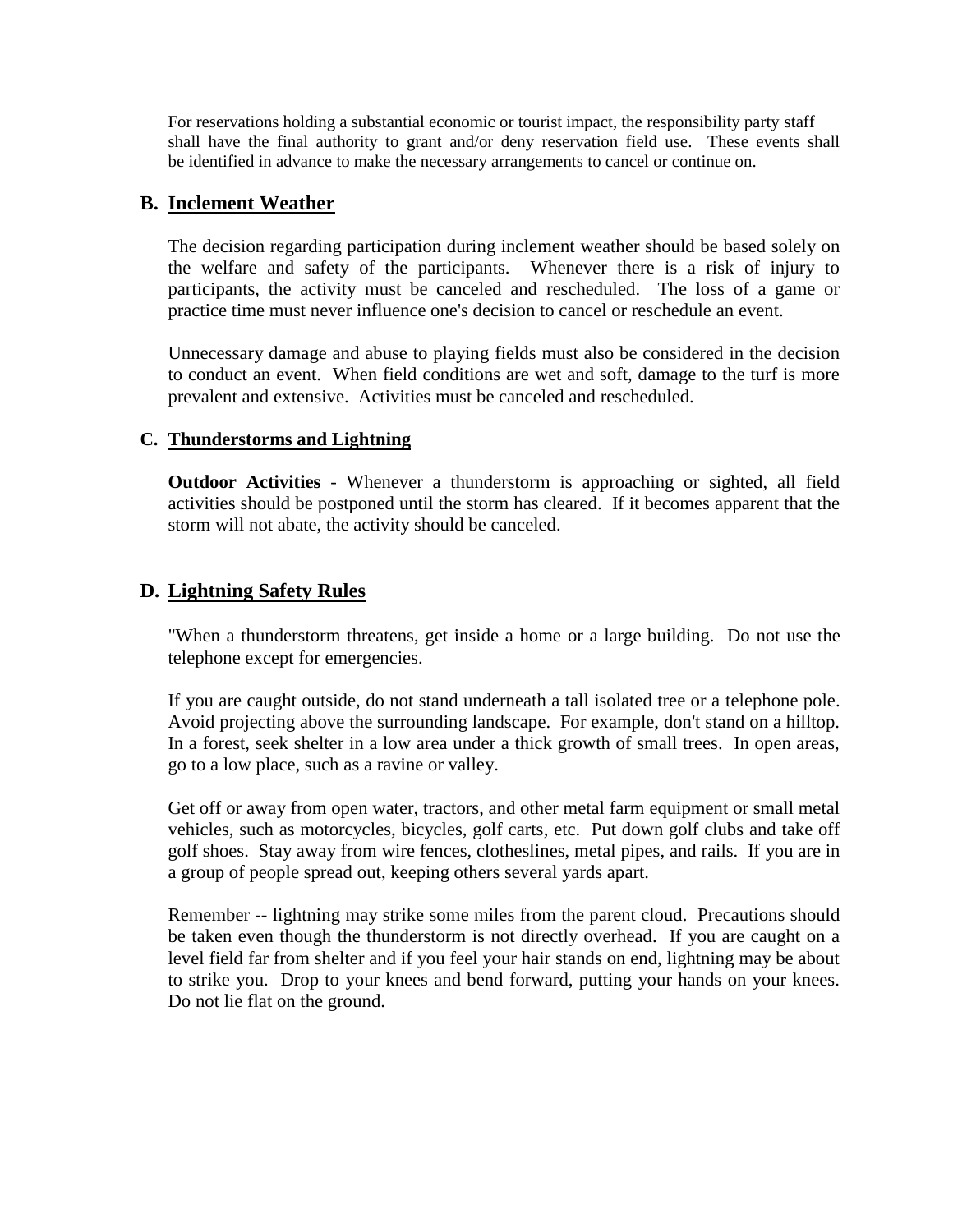## **Lightning Detection Devices**



A **lightning detector** is a device that detects lightning produced by [thunderstorms.](http://en.wikipedia.org/wiki/Thunderstorm) There are three primary types of detectors: *ground-based* systems using multiple antennas, *mobile systems* using a direction and a sense antenna in the same location (often aboard an aircraft), and *space-based systems*.

The device was invented in [1894](http://en.wikipedia.org/wiki/1894) by [Alexander Stepanovich Popov.](http://en.wikipedia.org/wiki/Alexander_Stepanovich_Popov) It also was the first [radio receiver](http://en.wikipedia.org/wiki/Receiver_(radio)) in the world.

Ground-based and mobile detectors calculate the direction and severity of [lightning](http://en.wikipedia.org/wiki/Lightning) from the current location using radio direction-finding techniques together with an analysis of the characteristic frequencies emitted by lightning. Ground-based systems use [triangulation](http://en.wikipedia.org/wiki/Triangulation) from multiple locations to determine distance, while mobile systems estimate distance using signal frequency and [attenuation.](http://en.wikipedia.org/wiki/Attenuation) Space-based lightning detectors, on [artificial satellites,](http://en.wikipedia.org/wiki/Artificial_satellite) can locate range, bearing and intensities by direct observation.

Ground-based lightning detector networks are used by meteorological services like the [National Weather Service](http://en.wikipedia.org/wiki/National_Weather_Service) in [United States](http://en.wikipedia.org/wiki/United_States) and the [Meteorological Service of Canada,](http://en.wikipedia.org/wiki/Meteorological_Service_of_Canada) and by other organizations like electrical utilities and forest fire prevention services.

## **E. National Emergency Weather Testing System**



The **Emergency Alert System (EAS)** is a national warning system in the [United States](http://en.wikipedia.org/wiki/United_States) put into place on January 1, 1997, when it superseded the [Emergency Broadcast System](http://en.wikipedia.org/wiki/Emergency_Broadcast_System) (EBS), which itself had superseded the [CONELRAD System.](http://en.wikipedia.org/wiki/Conelrad) In addition to alerting the designed to enable the [President of the United States](http://en.wikipedia.org/wiki/President_of_the_United_States) to speak to the United States within 10 minutes, but the nationwide federal EAS has never been activated. A national EAS test is planned for November 9, 2011. The EAS regulations and standards are governed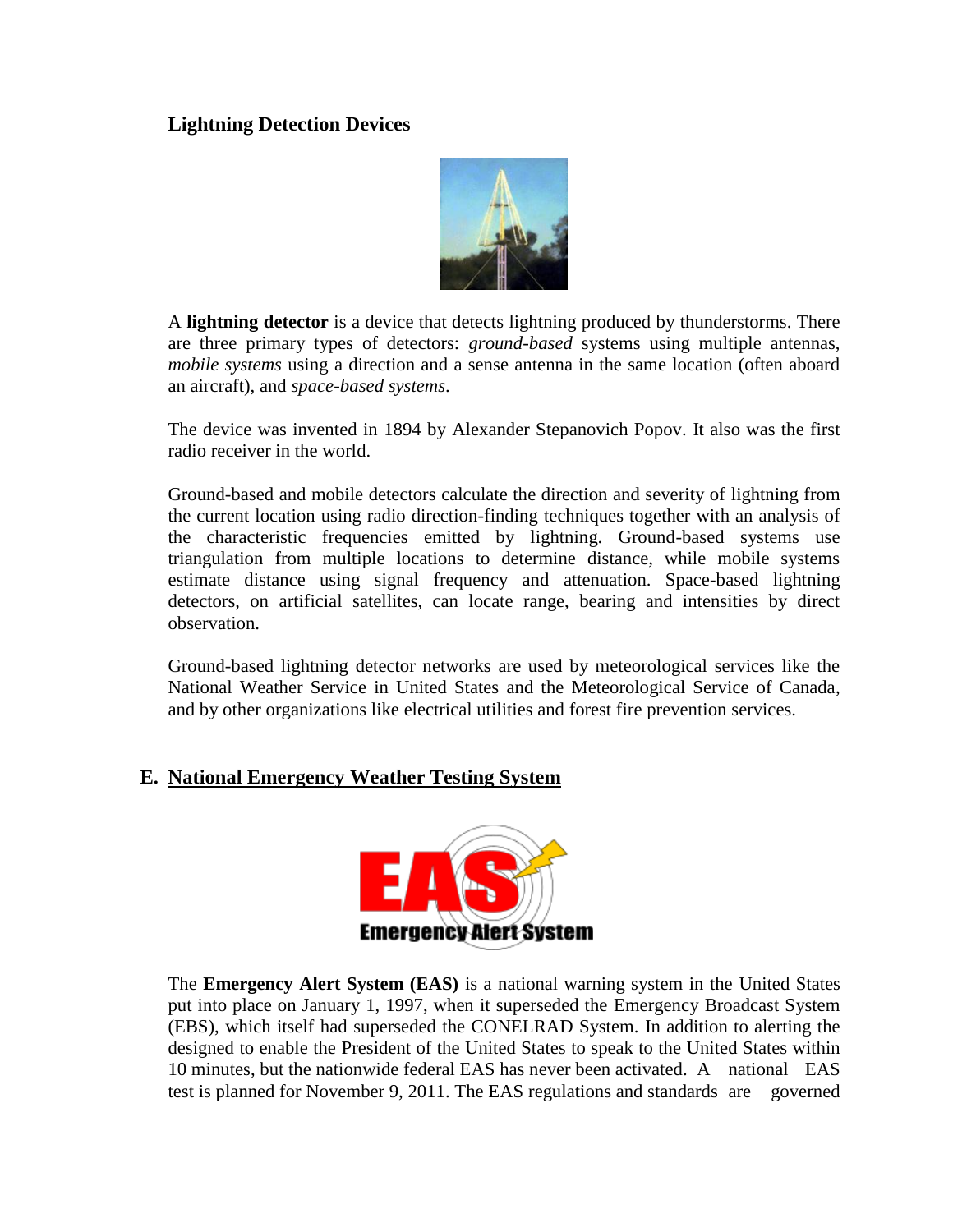by the Public Safety and Homeland Security Bureau of the FCC. Each state and several territories have their own EAS plan. EAS has become part of [IPAWS](http://en.wikipedia.org/wiki/IPAWS) - the Integrated Public Alert and Warning System, a program of [Federal Emergency](http://en.wikipedia.org/wiki/Federal_Emergency_Management_Agency)  [Management Agency](http://en.wikipedia.org/wiki/Federal_Emergency_Management_Agency) (FEMA). EAS is jointly coordinated by FEMA, the [Federal](http://en.wikipedia.org/wiki/Federal_Communications_Commission)  [Communications Commission](http://en.wikipedia.org/wiki/Federal_Communications_Commission) (FCC), and the [National Weather Service](http://en.wikipedia.org/wiki/National_Weather_Service) (NOAA/NWS).

The EAS is used on [AM,](http://en.wikipedia.org/wiki/AM_broadcasting) [FM](http://en.wikipedia.org/wiki/FM_broadcasting) and [Land Mobile Radio Service,](http://en.wikipedia.org/wiki/Land_Mobile_Radio_Service) as well as [VHF,](http://en.wikipedia.org/wiki/VHF) [UHF](http://en.wikipedia.org/wiki/Ultra_high_frequency) and [cable](http://en.wikipedia.org/wiki/Cable_television) [television](http://en.wikipedia.org/wiki/Television) including low-power stations. [Digital television](http://en.wikipedia.org/wiki/Digital_television) and [cable](http://en.wikipedia.org/wiki/Digital_cable) providers, along with [Sirius](http://en.wikipedia.org/wiki/Sirius_Satellite_Radio) [XM](http://en.wikipedia.org/wiki/XM_Satellite_Radio) satellite radio, [IBOC,](http://en.wikipedia.org/wiki/IBOC) [DAB](http://en.wikipedia.org/wiki/Digital_audio_broadcasting) and [digital radio](http://en.wikipedia.org/wiki/Digital_radio) broadcasters have been required to participate in the EAS since December 31, 2006<sup>]</sup> [DirecTV,](http://en.wikipedia.org/wiki/DirecTV) Dish [Network](http://en.wikipedia.org/wiki/Dish_Network) and all other [DBS](http://en.wikipedia.org/wiki/Direct_Broadcast_Satellite) providers have been required to participate since May 31, 2007.

#### **F. Heat Advisory Information**

Each National Weather Service (NWS) Weather Forecast Office (WFO) can issue the following heat-related products as conditions warrant:

**Excessive Heat Outlook**: when the potential exists for an excessive heat event in the next 3 to 7 days. An outlook is used to indicate that a heat event may develop. It is intended to provide information to those who need considerable lead time to prepare for the event, such as public utilities, emergency management and public health officials.

**Excessive Heat Watch**: when conditions are favorable for an excessive heat event in the next 12 to 48 hours. A watch is used when the risk of a heat wave has increased, but its occurrence and timing is still uncertain. It is intended to provide enough lead time so those who need to set their plans in motion can do so, such as established individual city excessive heat event mitigation plans.

**Excessive Heat Warning/Advisory**: when an excessive heat event is expected in the next 36 hours. These products are issued when an excessive heat event is occurring, is imminent, or has a very high probability of occurrence. The warning is used for conditions posing a threat to life or property. An advisory is for less serious conditions that cause significant discomfort or inconvenience and, if caution is not taken, could lead to a threat to life and/or property.

|     | 虵   | 62  | $- 84$ | ■●          | 看護                          |     |         |            |                | 90 92 94 96 98 100 102 104 106 108 113 |  |  |  |
|-----|-----|-----|--------|-------------|-----------------------------|-----|---------|------------|----------------|----------------------------------------|--|--|--|
| 43  |     |     |        | 85          |                             |     |         | <b>SOT</b> |                |                                        |  |  |  |
| 48  |     |     | 54     |             |                             |     |         |            |                |                                        |  |  |  |
| 50  |     |     |        |             |                             |     |         |            |                |                                        |  |  |  |
| 55  | 81. |     |        |             | 1201                        | 101 |         |            |                |                                        |  |  |  |
| 6à  |     |     |        |             |                             |     |         |            | <b>NTR-121</b> |                                        |  |  |  |
| 略   | 82  |     |        |             |                             |     |         |            |                |                                        |  |  |  |
| 70  |     |     |        |             |                             |     |         |            |                |                                        |  |  |  |
| 75  |     |     |        |             |                             |     | 10-1243 |            |                |                                        |  |  |  |
| вa  |     |     |        | M.          |                             |     |         |            |                |                                        |  |  |  |
| 藤原  |     | жo  |        | <b>NOVA</b> |                             |     |         |            |                |                                        |  |  |  |
| 90  | m   | u t |        |             |                             |     |         |            |                |                                        |  |  |  |
| 96  |     |     |        |             |                             |     |         |            |                |                                        |  |  |  |
| 100 | EF  |     |        |             | TOTAL TELEVISION CONTINUES. |     |         |            |                |                                        |  |  |  |

Likelihaad of Heat Disorders with Protenged Expesure or Stressous Activity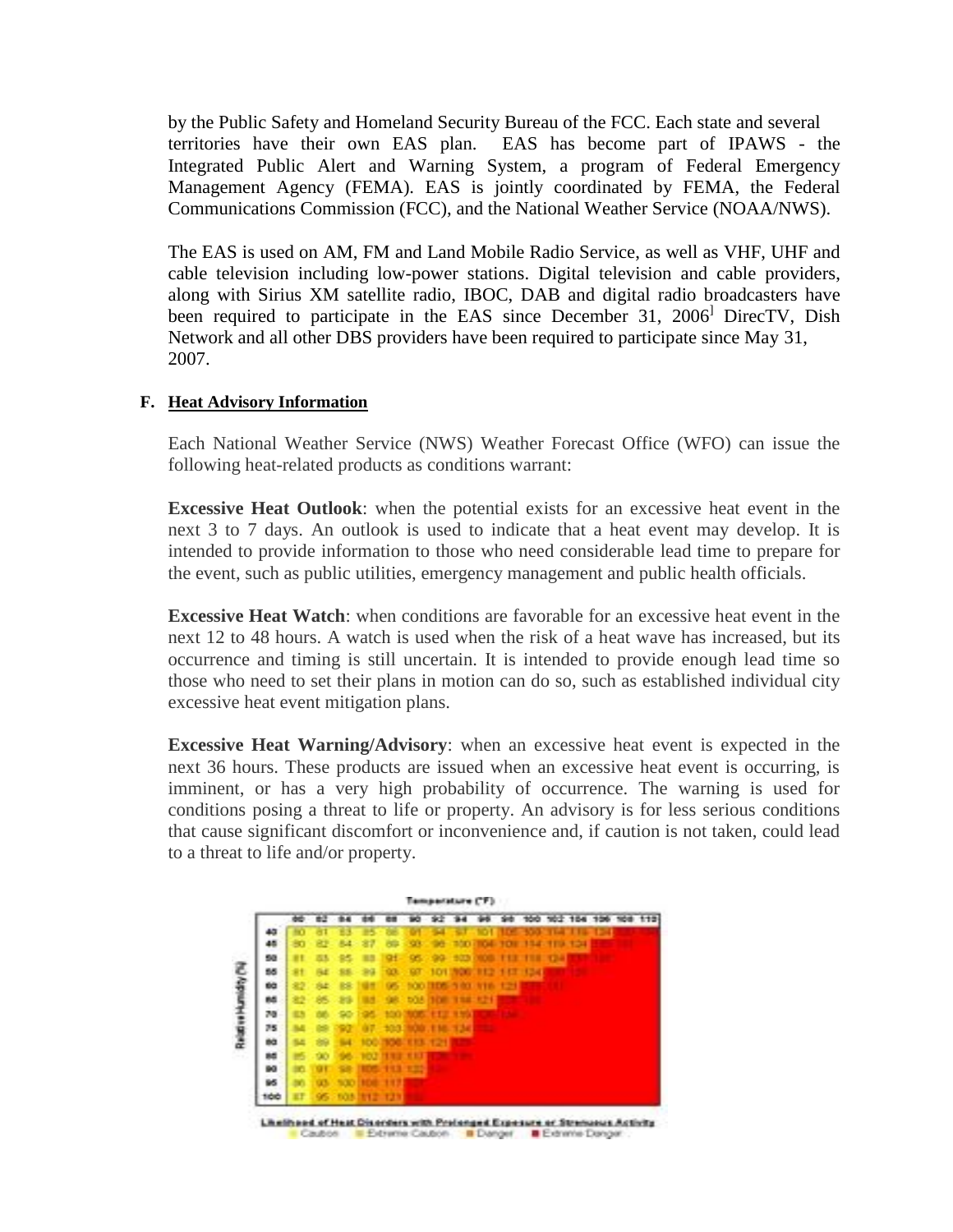## **Heat Index:**

The heat index is the "feels like", or apparent, temperature. As relative humidity increases, the air seems warmer than it actually is because the body is less able to cool itself via evaporation of perspiration.

As the heat index rises, so do health risks. When the heat index is  $90^{\circ}$ -105 $^{\circ}$ F, heat exhaustion is possible. When it is above 105°F, it is probable. Heatstroke is possible when the heat index is above 105°F, and very likely when it is 130°F and above. Physical activity and prolonged exposure to the heat increase the risks.

## **Heat Measuring Device**

The invention is to provide a heat indicator measuring device that is able to appropriately prevent a heat disorder. The heat indicator measuring device includes: a temperature measuring unit that measures a temperature, a humidity measuring unit that measures humidity; and a heat index calculation unit that calculates a heat index from the measured temperature and humidity.



Digital Heat Index Monitor & Psychrometer with Barometer

## **Preventing Heat-Related Illness**

Elderly persons, small children, chronic invalids, those on certain medications or drugs (especially tranquilizers and anticholinergics), and persons with weight and alcohol problems are particularly susceptible to heat reactions, especially during heat waves in areas where a moderate climate usually prevails.

## **Heat Wave Safety Tips**

Slow down. Strenuous activities should be reduced, eliminated, or rescheduled to the coolest time of the day. Individuals at risk should stay in the coolest available place, not necessarily indoors.

- Dress for summer. Lightweight light-colored clothing reflects heat and sunlight, and helps your body maintain normal temperatures.
- Put less fuel on your inner fires. Foods (like proteins) that increase metabolic heat production also increase water loss.
- Drink plenty of water or other non-alcohol fluids. Your body needs water to keep cool. Drink plenty of fluids even if you don't feel thirsty. Persons who (1) have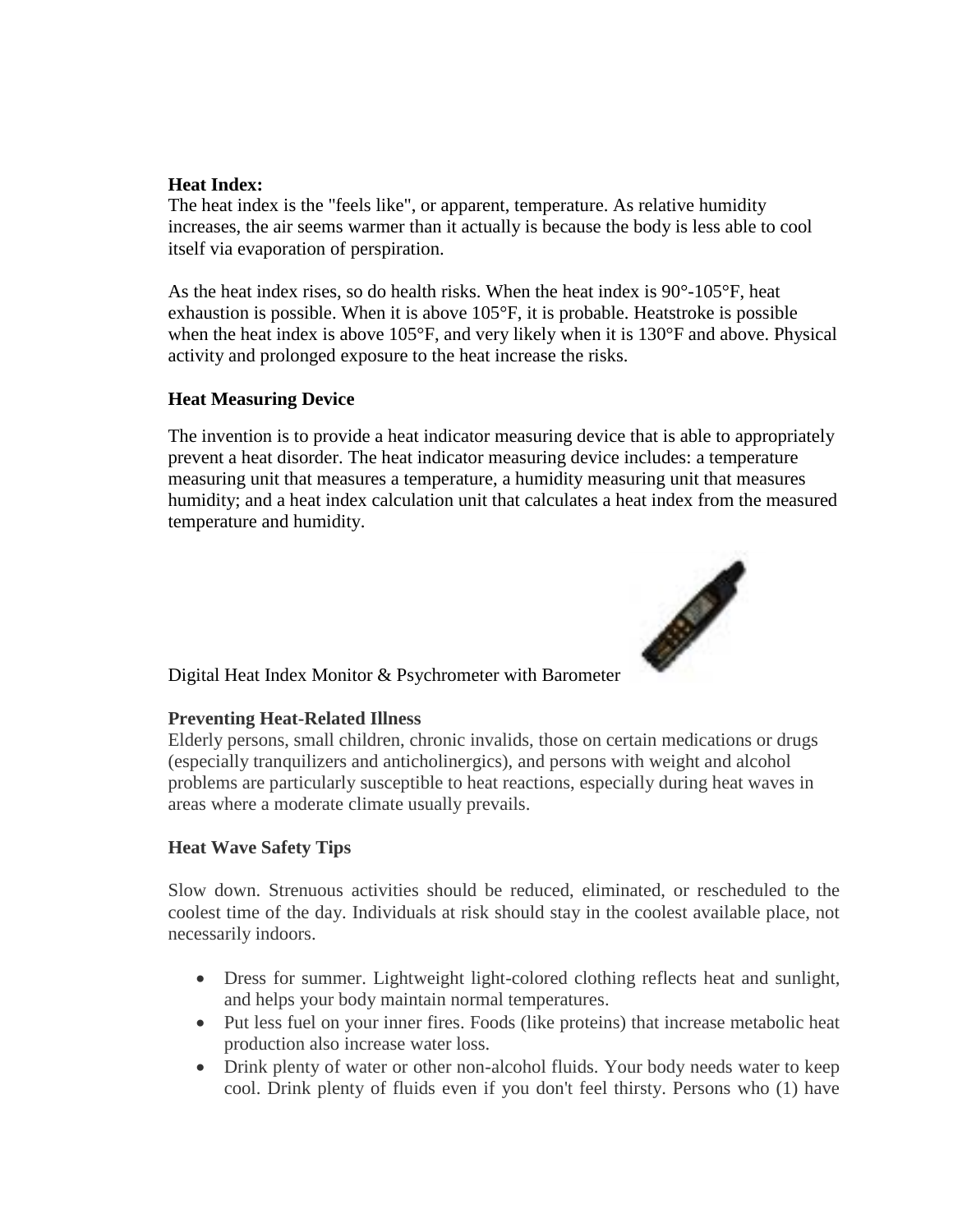epilepsy or heart, kidney, or liver disease, (2) are on fluid restrictive diets or (3) have a problem with fluid retention should consult a physician before increasing their consumption of fluids.

- Do not drink alcoholic beverages.
- Do not take salt tablets unless specified by a physician.
- Spend more time in air-conditioned places. Air conditioning in homes and other buildings markedly reduces danger from the heat. If you cannot afford an air conditioner, spending some time each day (during hot weather) in an air conditioned environment affords some protection.
- Don't get too much sun. Sunburn makes the job of heat dissipation that much more difficult
- Never leave persons, especially children, and pets in a closed, parked vehicle.

#### **Know These Heat Disorder Symptoms**

Sunburn: Redness and pain. In severe cases swelling of skin, blisters, fever, headaches. First Aid: Ointments for mild cases if blisters appear and do not break. If breaking occurs, apply dry sterile dressing. Serious, extensive cases should be seen by physician.

Heat Cramps: Painful spasms usually in muscles of legs and abdomen possible. Heavy sweating. First Aid: Firm pressure on cramping muscles, or gentle massage to relieve spasm. Give sips of water. If nausea occurs, discontinue use.

Heat Exhaustion: Heavy sweating, weakness, skin cold, pale and clammy. Pulse thready. Normal temperature possible. Fainting and vomiting. First Aid: Get victim out of sun. Lay down and loosen clothing. Apply cool, wet cloths. Fan or move victim to air conditioned room. Sips of water. If nausea occurs, discontinue use. If vomiting continues, seek immediate medical attention.

Heat Stroke (or sunstroke): High body temperature (106° F or higher). Hot dry skin. Rapid and strong pulse. Possible unconsciousness. First Aid: HEAT STROKE IS A SEVERE MEDICAL EMERGENCY. SUMMON EMERGENCY MEDICAL ASSISTANCE OR GET THE VICTIM TO A HOSPITAL IMMEDIATELY. DELAY CAN BE FATAL. Move the victim to a cooler environment Reduce body temperature with cold bath or sponging. Use extreme caution. Remove clothing, use fans and air conditioners. If temperature rises again, repeat process. Do not give fluids. Persons on salt restrictive diets should consult a physician before increasing their salt intake.

## **G. Accident/Injury Prevention**

When approaching an injured person, be sure to keep the following sequences in mind. Look at their lip color, feel the chest or put your cheek next to their nose to see if they are breathing. If they are not breathing and there is no palpable pulse in their neck or wrist, you must immediately initiate Cardiopulmonary Resuscitation (CPR) and have someone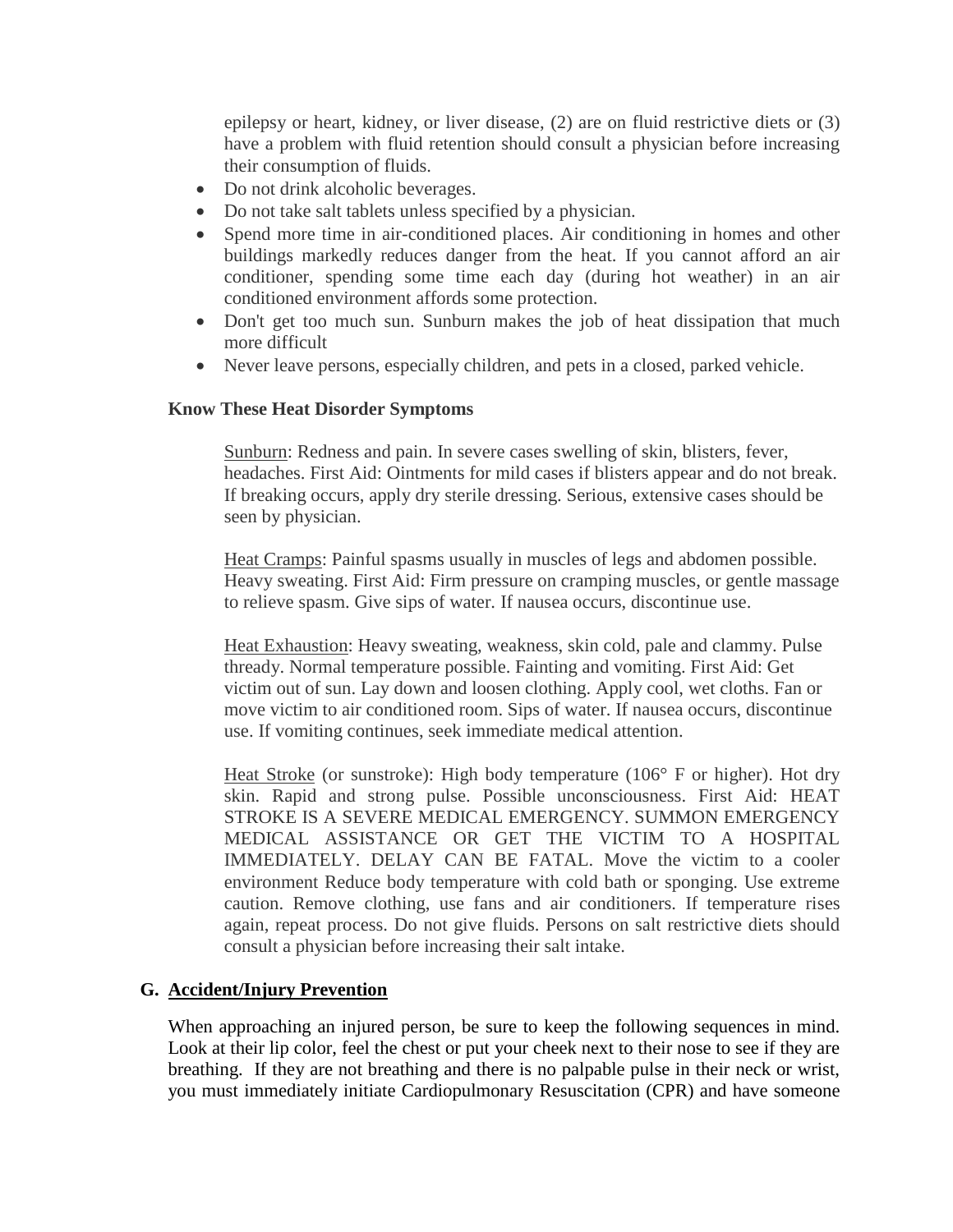call for immediate medical assistance. This is why it is strongly recommended that anyone working with participants, especially children in sports is CPR certified. If the injury sustained is to the head or neck, the athlete must be calmed and restrained in the position found while emergency medical assistance is responding.

**Treating Common Injuries** – Remember the acronym (P.R.I.C.E.) for treating a common sports injury…

**P** – Protection – the injured area must be wrapped, splinted and protected.

**R** –Rest – the injured area must be immobilized and rested.

**I** – Ice – the use of ice has two basic purposes. The cooling effect is anesthetic and provides some relief from discomfort. It also provides a constriction of the blood vessels and reduces swelling to the injured area. Ice should be applied for 20 to 30 minutes and then removed for  $1 - 2$  hours before it is reapplied.

**C** – Compression – Compression should be applied to the area that's injured to minimize the swelling and to provide comfort along with rest and immobilization.

**E** – Elevation – The injured area should be elevated higher than the heart level to minimize the addition of swelling to that area.

**Dealing with Injured Player –** Assessing sports injuries is an integral role of coaching sports. Coaches must be prepared for any type of injury, including when a person goes down and may lose consciousness. The acronym (C.O.A.C.H.) is a handy reminder of how to respond.

 $C -$  Are they conscious?

- **O** Are the oxygenating (breathing)?
- **A** Ask where does it hurt.
- $C$  Control the area that is painful

**H** – Do they need a hospital? Make a decision if you need to call for immediate medical assistance and have the person taken to the hospital

## **Injury Terms**

First Degree Injury – stretching in a ligament or muscle tightness – able to move muscle with some discomfort, minimal swelling.

Second Degree Injury – more extensive tearing of fibers – pressure or weigh increases pain, sudden twinges during movement, may notice swelling.

Third Degree Injury – over 90% rupture of muscle, tendon or ligament – movement affected, noticeable swelling, usually bruising.

## **Some Symptoms of Common Injuries**

Strains/Sprains – localize pain, limited range of motion, swelling and possible skin discoloration. *What to do:* carefully compress ice to the injured area and elevate it above the level of the heart to help reduce swelling and provide an anesthetic effect.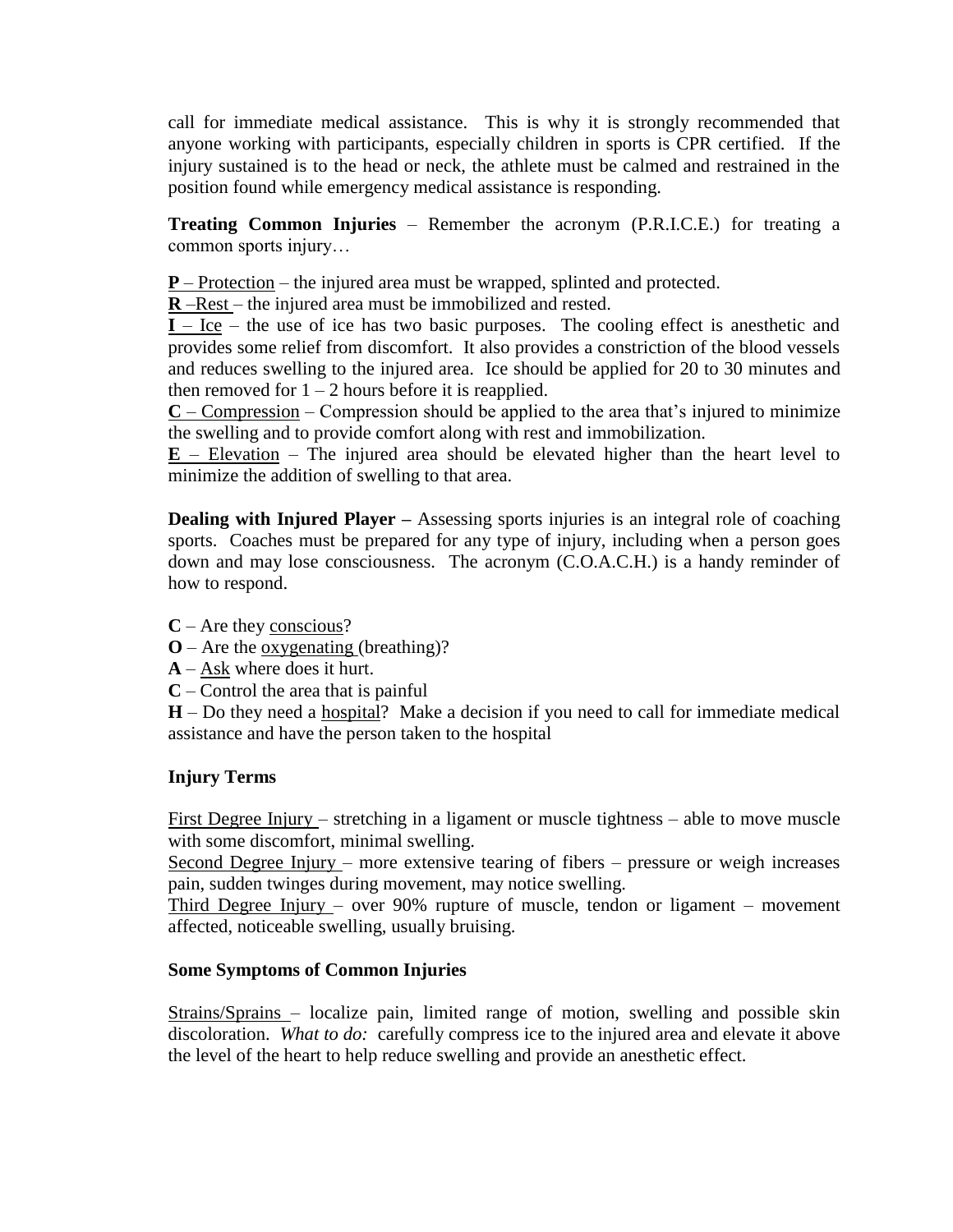Dislocation/Fractures – pain, deformity and loss of function. *What to do:* call for emergency medical assistance to transport the athlete. DO NOT MOVE THE ATHLETE.

## **Do You Have A First Aid Kit – And Is It Properly Stocked?**

A properly stocked first aid kit is vital for every coach to have, and here's what it should contain:

- Non-sterile gloves keep several pairs in the kit in the event that you're dealing with blood. This also protects the athlete from possible infection from your unwashed hands.
- Small bottle of water to clean a cut or abrasion.
- $\bullet$  Band aids/gauze pads to assist in stopping any bleeding, to clean the area and to protect the area.
- Ace bandages used to hold ice in place over the injured area and to provide compression to aid reducing swelling.
- Flexible splint used to help control injured areas like a finger or wrist.
- Athletic tape used to hold a flexible splint or aces bandages in place.
- Sling immobilizes injuries to the shoulder and arm.
- CPR mouth protector
- Scissors
- Small bottle of water and eye  $cup -$  to safely and effectively remove debris from a person's eye.
- $\bullet$  Ice or cold packs used to reduce swelling and pain.

## Other Helpful Items:

• Cell phones, scissors, tweezers, nail clippers, pen flashlight

## **H. Concussion Awareness and Prevention**

#### **What is a Concussion?**

A concussion is a brain injury. Concussions are caused by a bump or blow to the head. Even a "ding," "getting your bell rung or what seems to be a mild bump or blow to the head can be serious.

You can't see a concussion. Signs and symptoms of concussion can show up right after the injury or may not appear or be noticed until days or weeks after the injury. If your child reports any symptoms of concussion, or if you notice the symptoms yourself, seek medical attention right away.

#### **What are the Signs and Symptoms of a Concussion?**

#### Signs Observed by Parents or Guardians

*If your child has experienced a bump or blow to the head during a game or practice, look for any of the following signs and symptoms of a concussion:* 

- Appears dazed or stunned
- Is confused about assignment or position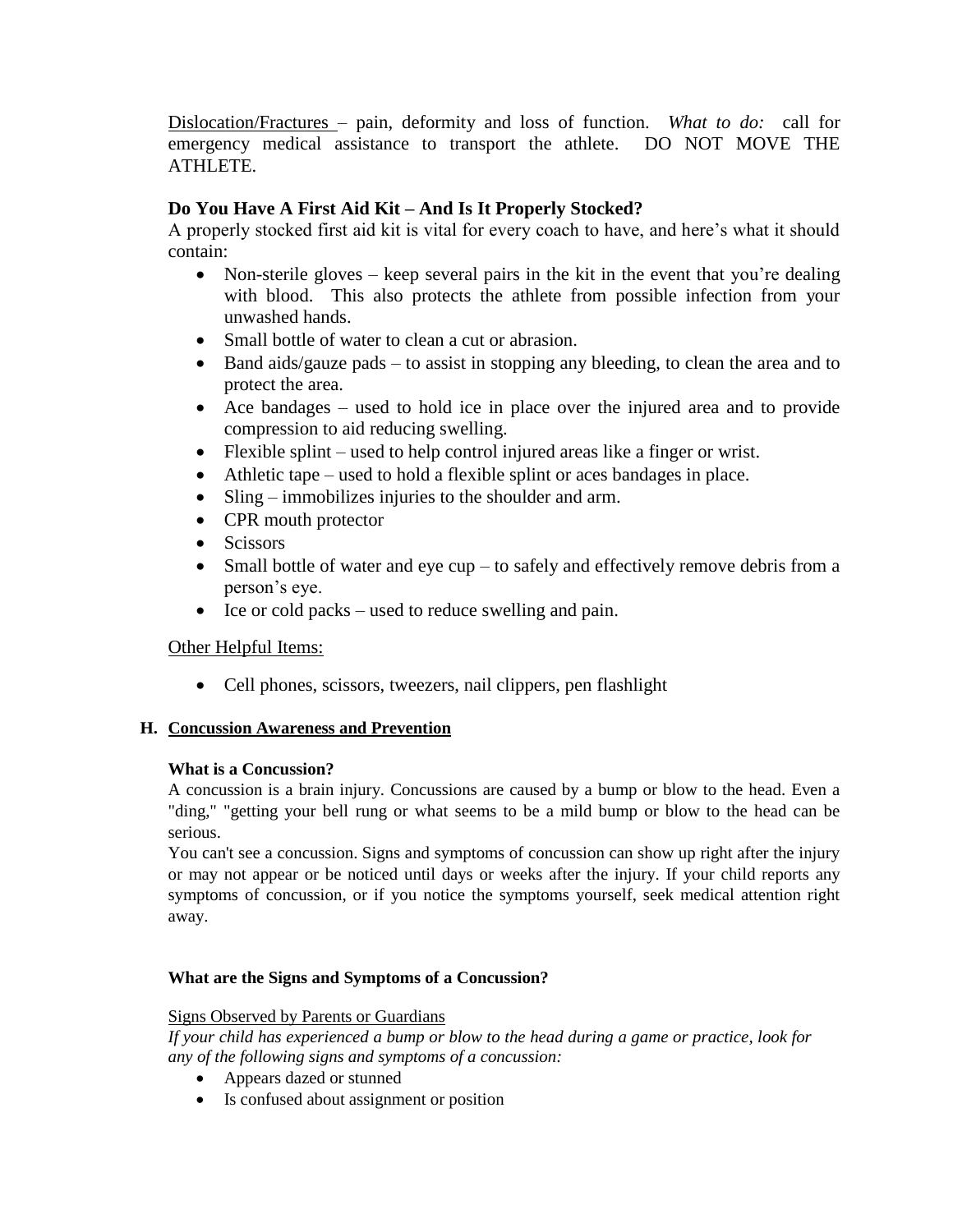- Forgets an instruction
- Is unsure of game, score, or opponent
- Moves clumsily
- Answers questions slowly
- Loses consciousness (even briefly)
- Shows behavior or personality changes
- Can't recall events prior to hit or fall
- Can't recall events after hit or fall

#### **Symptoms Reported by Athlete**

- Headache or "pressure" in head
- Nausea or vomiting
- Balance problems or dizziness
- Double or blurry vision
- Sensitivity to light
- Sensitivity to noise
- Feeling sluggish, hazy, foggy, or groggy
- Concentration or memory problems
- Confusion
- Does not "feel right"

## **How Can You Help An Athlete Prevent A Concussion?**

Every sport is different, but there are steps an athlete can take to protect themselves from concussion.

- Ensure that they follow their coach's rules for safety and the rules of the sport.
- Encourage them to practice good sportsmanship at all times.
- Make sure they wear the right protective equipment for their activity (such as helmets, padding, shin guards, and eye and mouth guards). Protective equipment should fit properly, be well maintained, and be worn consistently and correctly. Learn the signs and symptoms of a concussion.

## **What Should You Do If You Think An Athlete Has A Concussion?**

- **Seek medical attention right away.** A health care professional will be able to decide how serious the concussion is and when it is safe for an athlete to return to sports.
- **Keep an athlete out of play.** Concussions take time to heal. Don't let an athlete return to play until a health care professional says its okay. Athletes who return to play too soon-while the brain is still healing-risk a greater chance of having a second concussion. Second or later concussions can be very serious. They can cause permanent brain damage, affecting your child for a lifetime.
- Tell an athlete's coach about any recent concussion. Coaches should know if an athlete had a recent concussion in ANY sport. An athlete's coach may not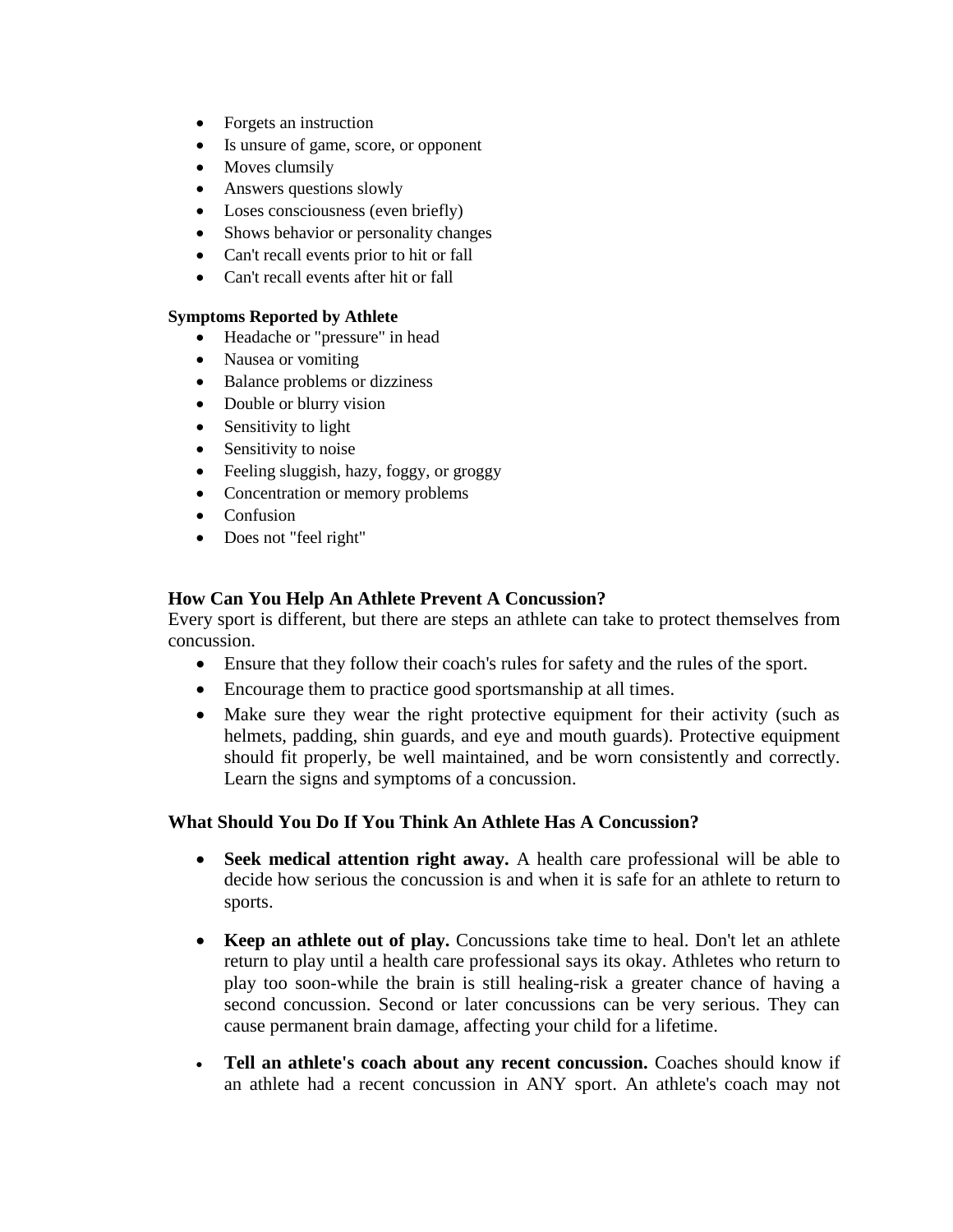know about a concussion an athlete received in another sport or activity unless you tell the coach.

#### **I. State Laws on Concussions**

#### **A. State of Virginia Law**

#### **CHAPTER 483**

*An Act to amend the Code of Virginia by adding a section numbered [22.1-271.5,](http://leg1.state.va.us/cgi-bin/legp504.exe?000+cod+22.1-271.5) relating to policies for student-athletes with concussions.*

## [S 652] Approved April 11, 2010

Be it enacted by the General Assembly of Virginia:

1. That the Code of Virginia is amended by adding a section numbered [22.1-271.5](http://leg1.state.va.us/cgi-bin/legp504.exe?000+cod+22.1-271.5) as follows:

*§ [22.1-271.5.](http://leg1.state.va.us/cgi-bin/legp504.exe?000+cod+22.1-271.5) Policies on concussions in student-athletes.*

*A. The Board of Education shall develop and distribute to each local school division guidelines on policies to inform and educate coaches, student-athletes, and their parents or guardians of the nature and risk of concussions, criteria for removal from and return to play, and risks of not reporting the injury and continuing to play.* 

*B. Each local school division shall develop policies and procedures regarding the identification and handling of suspected concussions in student-athletes. Such policies shall require:* 

*1. In order to participate in any extracurricular physical activity, each student-athlete and the student-athlete's parent or guardian shall review, on an annual basis, information on concussions provided by the local school division. After having reviewed materials describing the short- and long-term health effects of concussions, each student-athlete and the student-athlete's parent or guardian shall sign a statement acknowledging receipt of such information, in a manner approved by the Board of Education; and*

*2. A student-athlete suspected by that student-athlete's coach, athletic trainer, or team physician of sustaining a concussion or brain injury in a practice or game shall be removed from the activity at that time. A student-athlete who has been removed from play, evaluated, and suspected to have a concussion or brain injury shall not return to play that*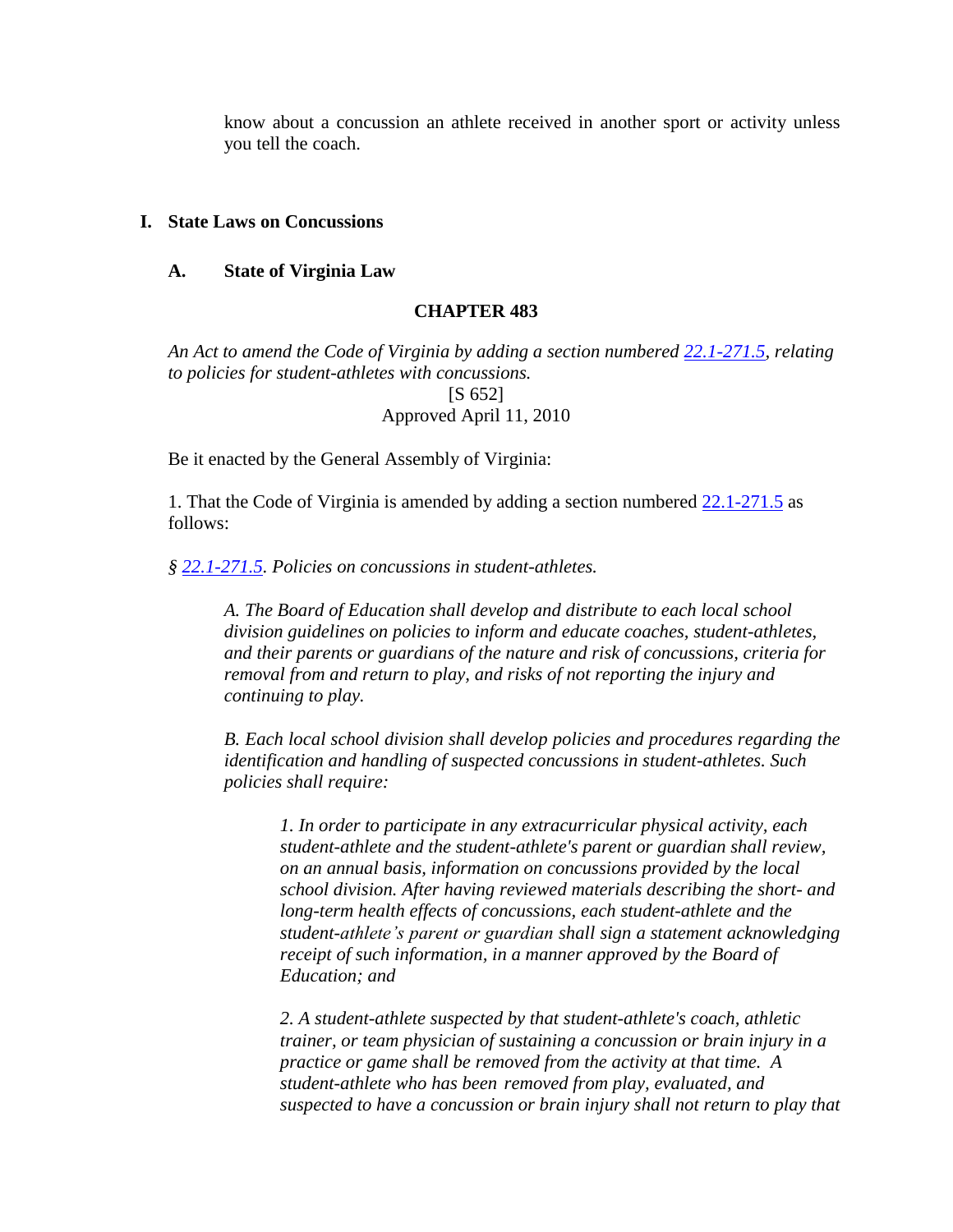*same day nor until (i) evaluated by an appropriate licensed health care provider as determined by the Board of Education and (ii) in receipt of written clearance to return to play from such licensed health care provider.*

*The licensed health care provider evaluating student-athletes suspected of having a concussion or brain injury may be a volunteer.* 

*C. In addition, local school divisions may provide the guidelines to organizations sponsoring athletic activity for student-athletes on school property. Local school divisions shall not be required to enforce compliance with such policies.* 

*2. That the Board of Education, in developing the policies pursuant to subsection A of [§22.1-271.5,](http://leg1.state.va.us/cgi-bin/legp504.exe?000+cod+22.1-271.5) shall work with the Virginia High School League, the Department of Health, the Virginia Athletic Trainers Association, representatives of the Children's Hospital of the King's Daughters and the Children's National Medical Center, the Brain Injury Association of Virginia, the American Academy of Pediatrics, the Virginia College of Emergency Physicians and other interested stakeholders.*

*3. That the policies of the Board of Education developed pursuant to subsection A of [§22.1-271.5](http://leg1.state.va.us/cgi-bin/legp504.exe?000+cod+22.1-271.5) shall become effective on July 1, 2011.*

#### **B. State of Maryland Law**

#### **SENATE BILL 771**

 $F1$ 

1lr1815

By: Senators Conway, Colburn, Currie, Ferguson, Forehand, Frosh, Kelley, Klausmeier, Madaleno, Manno, Mathias, McFadden, Middleton, Montgomery, Pinsky, Pugh, Ramirez, Raskin, Young, and Zirkin

Introduced and read first time: February 4, 2011

Assigned to: Education, Health, and Environmental Affairs

#### A BILL ENTITLED

AN ACT concerning 1

Education – Student–Athletes – Concussions 2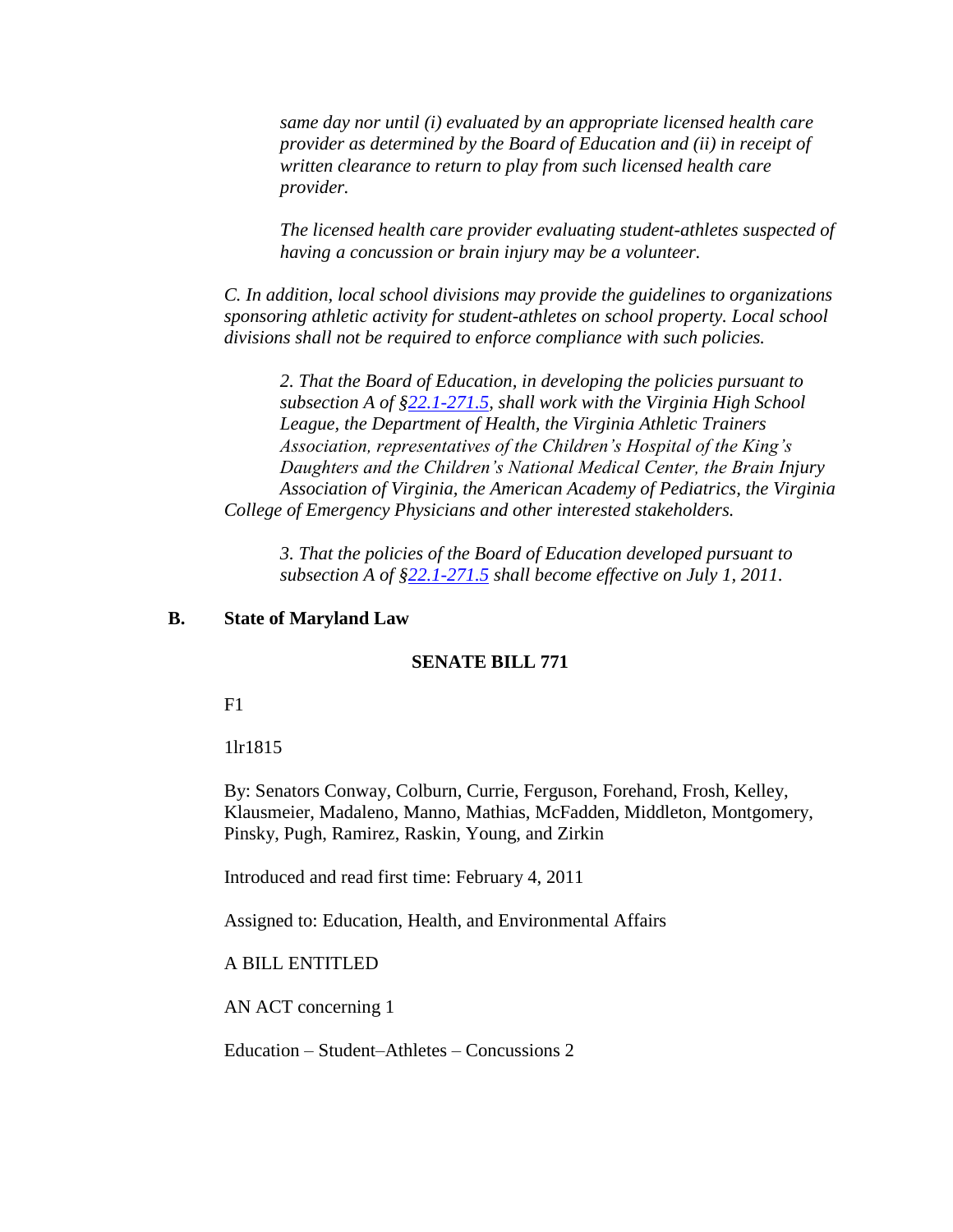FOR the purpose of requiring the State Department of Education, in collaboration 3 with certain organizations and individuals, to develop certain policies and 4 implement a certain program; requiring a certain program to include a certain 5 verification process; requiring county boards of education to provide a certain 6 information sheet to certain individuals; requiring certain individuals to sign 7 certain statements; requiring the Department to create a certain information 8 sheet and acknowledgement statement; requiring the removal from play of 9 certain student–athletes; prohibiting the return to play of certain 10 student– athletes until certain student–athletes receive certain evaluation and 11 clearance; requiring youth sports programs to provide certain information to 12 county boards under certain circumstances; defining certain terms; and 13 generally relating to the development of policies and implementation of a 14 program to provide awareness on the nature and risk of concussions. 15

BY adding to 16

Article – Education 17

Section 7–432 18

Annotated Code of Maryland 19

(2008 Replacement Volume and 2010 Supplement) 20

Preamble 21

WHEREAS, A concussion is one of the most commonly reported injuries in 22 children and adolescents who participate in sports and recreational activities; and 23

## 2 SENATE BILL 771

WHEREAS, The Centers for Disease Control and Prevention estimates that as 1 many as 3,900,000 sports–related and recreation–related concussions occur in the 2 United States each year; and 3

WHEREAS, A concussion is a type of brain injury that may range from mild to 4 severe and can disrupt the way the brain normally works; and 5

WHEREAS, A concussion may occur in any organized or unorganized sport or 6 recreational activity and may result from a fall or from players colliding with each 7 other, the ground, or other obstacles; and 8

WHEREAS, A concussion may occur with or without loss of consciousness, but 9 the vast majority of concussions occur without loss of consciousness; and 10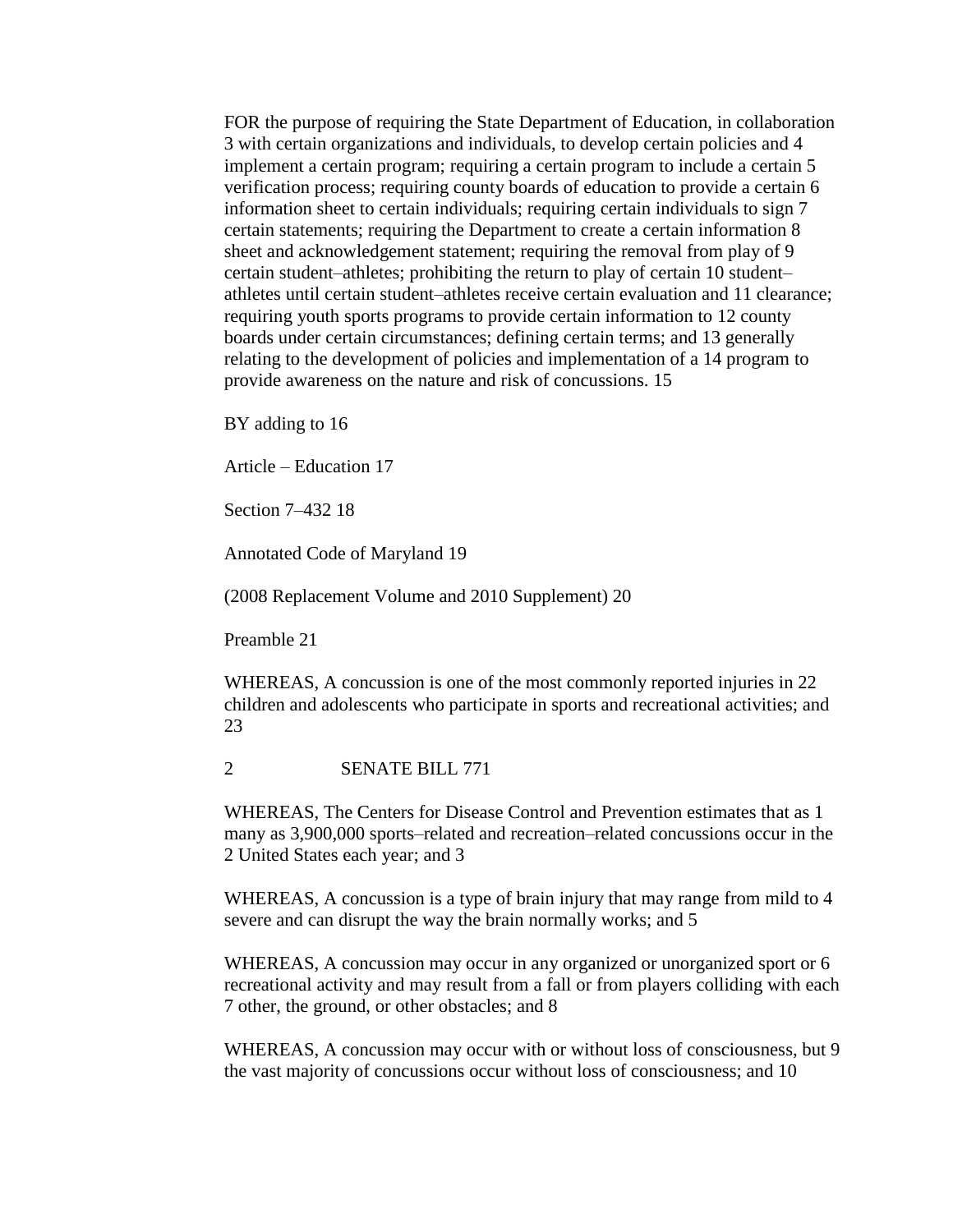WHEREAS, Continuing to play with a concussion or symptoms of head injury 11 leaves a young athlete especially vulnerable to greater injury and even death; now, 12 therefore, 13

SECTION 1. BE IT ENACTED BY THE GENERAL ASSEMBLY OF 14 MARYLAND, That the Laws of Maryland read as follows: 15

Article – Education 16

7–432. 17

(A) (1) IN THIS SECTION THE FOLLOWING WORDS HAVE THE 18 MEANINGS INDICATED. 19

(2) "CONCUSSION" MEANS A TRAUMATIC INJURY TO THE BRAIN 20 CAUSING AN IMMEDIATE AND, USUALLY, SHORT–LIVED CHANGE IN MENTAL 21 STATUS OR AN ALTERATION OF NORMAL CONSCIOUSNESS RESULTING FROM: 22

(I) A FALL; 23

(II) A VIOLENT BLOW TO THE HEAD OR BODY; OR 24

(III) THE SHAKING OR SPINNING OF THE HEAD OR BODY. 25

(3) "STUDENT–ATHLETE" MEANS AN INDIVIDUAL WHO IS 17 26 YEARS OLD OR YOUNGER OR WHO IS A PHYSICALLY OR MENTALLY DISABLED 27 INDIVIDUAL OF ANY AGE WHO PARTICIPATES IN AN ATHLETIC ACTIVITY IN 28 ASSOCIATION WITH: 29

(I) AN EDUCATIONAL INSTITUTION; OR 30

SENATE BILL 771 3

(II) A NONINTERSCHOLASTIC YOUTH SPORTS PROGRAM 1 CONDUCTED: 2

1. AT A PUBLIC SCHOOL FACILITY; OR 3

2. BY A RECREATIONAL ATHLETIC ORGANIZATION. 4

(4) "YOUTH SPORTS PROGRAM" MEANS A PROGRAM ORGANIZED 5 FOR RECREATIONAL ATHLETIC COMPETITION OR INSTRUCTION FOR NTS WHO ARE: 7

(I) UNDER THE AGE OF 18 YEARS; OR 8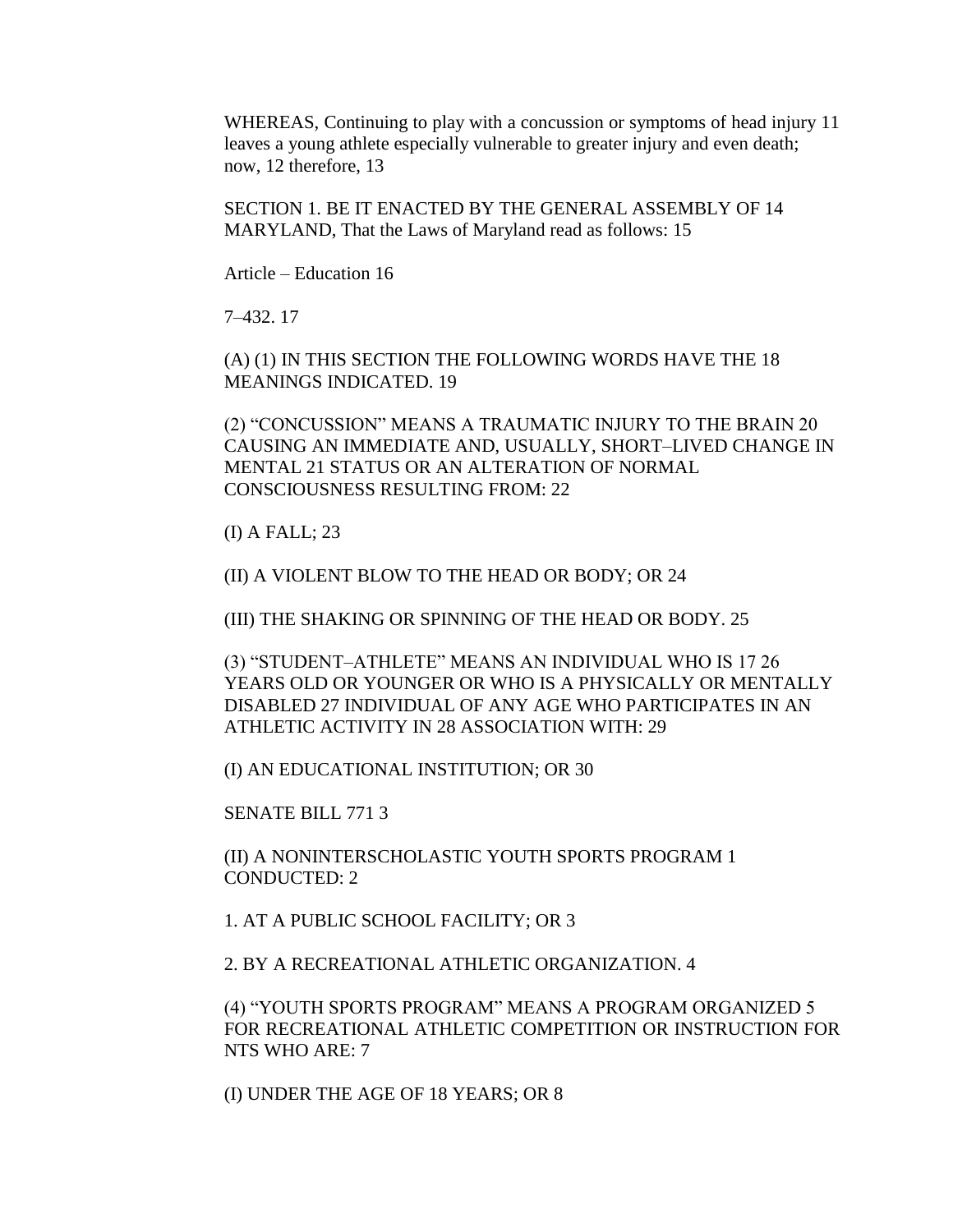(II) PHYSICALLY OR MENTALLY DISABLED REGARDLESS OF 9 AGE. 10

(B) (1) THE DEPARTMENT, IN COLLABORATION WITH THE 11 DEPARTMENT OF HEALTH AND MENTAL HYGIENE, EACH COUNTY BOARD, THE 12 MARYLAND PUBLIC SECONDARY SCHOOLS ATHLETIC ASSOCIATION, THE 13 MARYLAND ATHLETIC TRAINERS ASSOCIATION, THE BRAIN INJURY 14 ASSOCIATION OF MARYLAND, AND REPRESENTATIVES OF LICENSED HEALTH 15 CARE PROVIDERS WHO TREAT CONCUSSIONS, SHALL DEVELOP POLICIES AND 16 IMPLEMENT A PROGRAM TO PROVIDE AWARENESS TO COACHES, SCHOOL 17 PERSONNEL, STUDENT–ATHLETES, AND THE PARENTS OR GUARDIANS OF 18 STUDENT–ATHLETES, ON: 19

(I) THE NATURE AND RISK OF A CONCUSSION AND HEAD 20 INJURY; 21

(II) THE CRITERIA FOR REMOVAL FROM AND RETURN TO 22 PLAY; 23

(III) THE RISKS OF NOT REPORTING INJURY AND 24 CONTINUING TO PLAY; AND 25

(IV) THE APPROPRIATE ACADEMIC ACCOMMODATIONS FOR 26 STUDENT–ATHLETES WHO ARE SUSPECTED OF SUSTAINING A CONCUSSION OR 27 OTHER HEAD INJURY. 28

(2) THE PROGRAM SHALL INCLUDE A PROCESS TO VERIFY THAT A 29 COACH HAS RECEIVED INFORMATION ON THE PROGRAM DEVELOPED UNDER 30 PARAGRAPH (1) OF THIS SUBSECTION. 31

4 SENATE BILL 771

(3) (I) BEFORE A STUDENT–ATHLETE MAY PARTICIPATE IN AN 1 ATHLETIC ACTIVITY, THE COUNTY BOARD SHALL PROVIDE A CONCUSSION AND 2 HEAD INJURY INFORMATION SHEET TO THE STUDENT–ATHLETE AND A PARENT 3 OR GUARDIAN OF THE STUDENT–ATHLETE. 4

(II) THE STUDENT–ATHLETE AND THE PARENT OR 5 GUARDIAN OF THE STUDENT–ATHLETE SHALL SIGN A STATEMENT 6 ACKNOWLEDGING RECEIPT OF THE INFORMATION SHEET. 7

(III) THE DEPARTMENT SHALL CREATE THE INFORMATION 8 SHEET AND ACKNOWLEDGEMENT STATEMENT REQUIRED UNDER THIS 9 PARAGRAPH. 10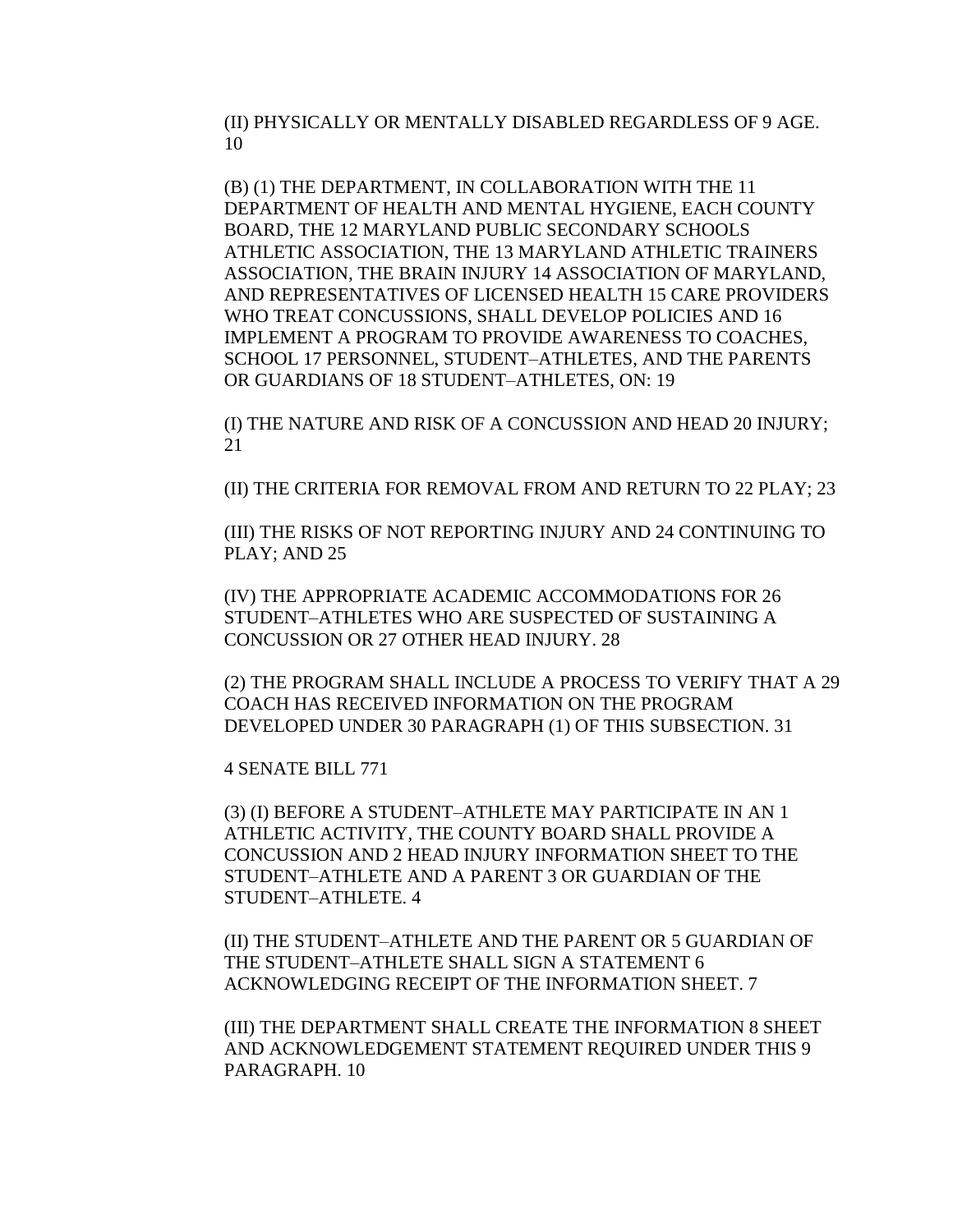(4) THE DEPARTMENT MAY USE MATERIALS AVAILABLE FROM 11 THE CENTERS FOR DISEASE CONTROL AND PREVENTION, THE BRAIN INJURY 12 ASSOCIATION OF MARYLAND, OR ANY OTHER APPROPRIATE SOURCE TO 13 FULFILL THE REQUIREMENTS OF THIS SUBSECTION. 14

(C) (1) A STUDENT–ATHLETE WHO IS SUSPECTED OF SUSTAINING A 15 CONCUSSION OR ANY OTHER HEAD INJURY IN A PRACTICE OR GAME SHALL BE 16 REMOVED FROM PLAY AT THAT TIME. 17

(2) A STUDENT–ATHLETE WHO HAS BEEN REMOVED FROM PLAY 18 MAY NOT RETURN TO PLAY UNTIL THE STUDENT–ATHLETE HAS OBTAINED 19 WRITTEN CLEARANCE BY A LICENSED HEALTH CARE PROVIDER TRAINED **IN THE 20 EVALUATION AND MANAGEMENT OF CONCUSSIONS AND HEAD INJURY. 21**

**(D) BEFORE THE FIRST USE OF A PUBLIC SCHOOL FACILITY, A YOUTH 22 SPORTS PROGRAM SHALL PROVIDE TO THE COUNTY BOARD A STATEMENT OF 23 COMPLIANCE WITH THE REQUIREMENTS FOR THE MANAGEMENT OF A 24 CONCUSSION OR OTHER HEAD INJURY OF A STUDENT–ATHLETE UNDER 25 SUBSECTION (C) OF THIS SECTION. 26**

**SECTION 2. AND BE IT FURTHER ENACTED, That this Act shall take effect 27 July 1, 2011.**

**J. What Other States Have Laws on Concussions?**

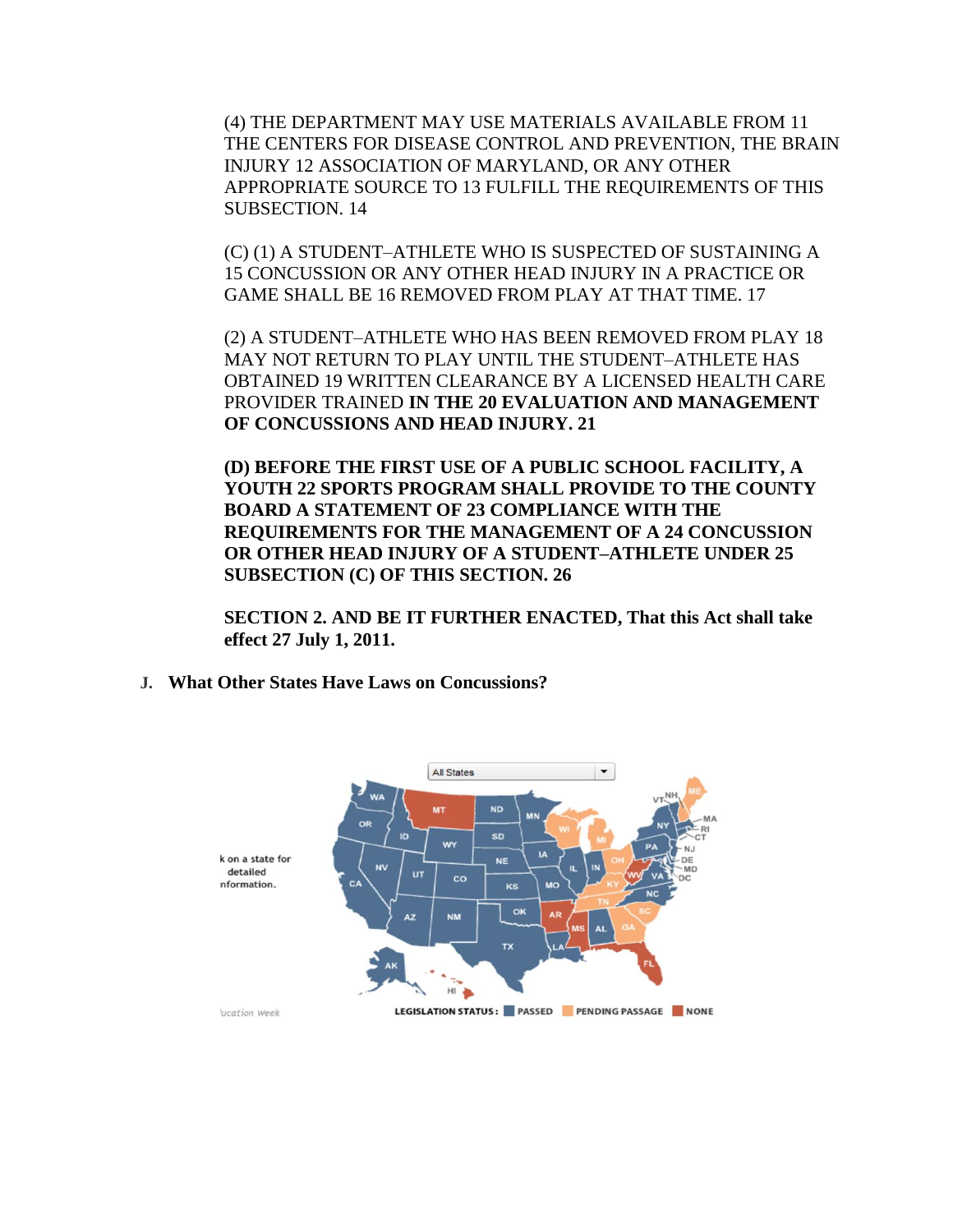## **K. Equipment Safety**

#### Headgear and Faceguards

Equipment safety should be the main priority of all athletes in all sports. The use of faceguards and safety balls in sports like baseball, softball, football, lacrosse, ice hockey, cycling and amateur boxing is aimed as a preventative measure for the protection of the athletes from serious head and eye injuries. In sports like tackle football, girl's fastpitch softball, ice hockey, boy's lacrosse a head gear with a face mask is required. At the present time, sports like baseball, girl's lacrosse, field hockey, rugby and cycling are not required to wear a face guard. In some localities and national organizations (National Federation of High Schools, Amateur Softball Association, USSSA Softball and NSA Softball Association) however, faceguards for sports like baseball and fastpitch softball require face guards on their helmets.

Faceguards and safety balls can dramatically reduce the risk of injury in baseball or softball, however it they cannot prevent all injuries. It is estimated that over 90% of all eye injuries are prevented with faceguards.

#### Safety Balls

Safety (reduced-impact) balls are recommended to be used in the lower youth divisions of sports such as baseball or softball. Studies have found that the use of safety balls reduce the risk of ball related injuries as much as 23%. The use of safety balls cannot prevent all injuries.

#### Eye Protection

Sports eye injuries can be serious, but preventable. Eye prevention that bears the seal of sanctioned organizations should be recommended for high risk sports (i.e. baseball, softball, football). It is recommended that players who wear eyeglasses during play should wear sports goggles with polycarbonate lenses meeting ASTM standards.

#### Athletic Mouth Guards

Sports mouthguards (athletic mouthpieces, football protectors, "mouth guards") are [plastic dental appliances](http://www.animated-teeth.com/mouthguards/a1-mouth-guards.htm#mouth.guards) which, when worn, can help to protect the hard and soft tissues of the mouth from damage caused by traumatic blows and collisions.

[The value of an athletic mouthguard](http://www.animated-teeth.com/mouthguards/a4-mouth-guards-costs.htm) simply cannot be overstated. Sports mouthguards can help prevent tooth fracture, tooth dislocation, and bone (jaw) fracture. Sports guards can help to prevent bruising or laceration of the soft tissues of the mouth. Wearing a mouthguard may help to protect an athlete from concussions. Sports mouth protectors can provide a psychological benefit for an athlete.

It's been estimated that as many as one third of all injuries treated by dentists are sports related. It's also been estimated that during any single season an athlete participating in a contact sport runs about a 10% chance of experiencing some sort of or facial injury (injury of the tissues or structures in or around the mouth).

Athletes participating in contact sports (sports where player to player contact is a regular and expected part of the sporting event) should protect their mouth with a guard.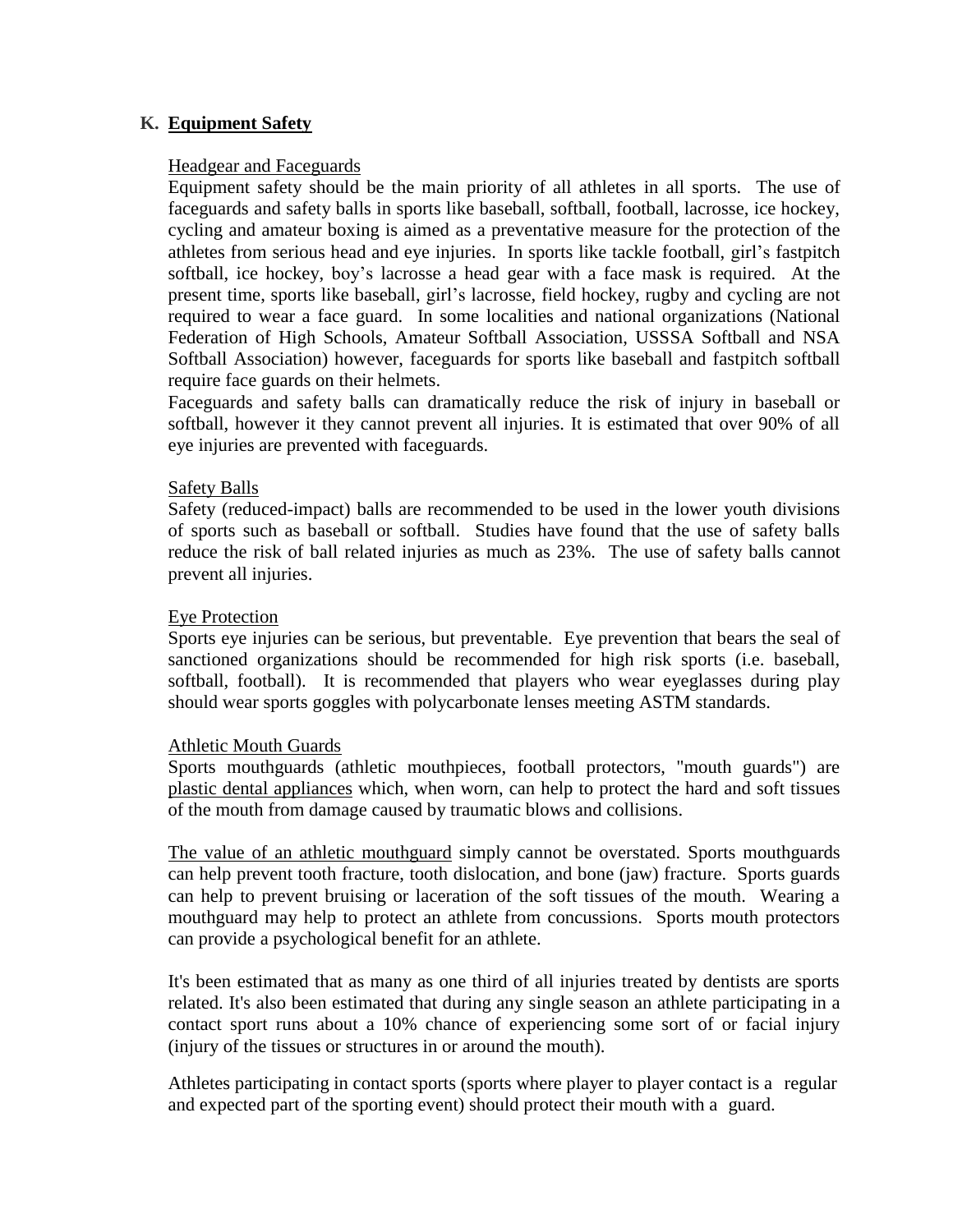Football, boxing, ice hockey, lacrosse, field hockey, roller hockey, soccer, rugby, basketball, martial arts, water polo, and wrestling should all be considered sports where the use of a mouth protector is paramount.

Other sports, while not being true contact sports, can still provide ample potential for collisions with objects or other athletes. Participants in handball, racquetball, baseball, skateboarding, rollerblading, skiing, skydiving, squash, surfing, volleyball, gymnastics, acrobatics, tennis, and bicycling should all make a point of obtaining and wearing mouth protection.

## **L. Equipment Certification and Replacement**

National Operating Committee on Standards for Athletic Equipment (NOCSAE), a nonprofit corporation formed in 1969 in response to a need for a performance test standard for football helmets. In 1973, the NOCSAE Football Helmet Standard was developed. The 1974 new helmet models were the first tested to this standard. The baseball batting helmet standard was published in 1981, and the 1983 helmet models were the first tested to this standard. The baseball standard has since been designated as the baseball/softball batting helmet standard. In 1986 a performance test standard was published for lacrosse helmets and face masks, and in 1987, a standard for football face masks was released. In addition to publishing standards for testing baseball, lacrosse and football helmets, NOCSAE continues to investigate other athletic equipment to determine the feasibility or necessity of establishing standards.

NOCSAE consists of a board of directors which is comprised of representatives from the American College Health Association, American Orthopedic Society for Sports Medicine, Athletic Equipment Managers' Association, National Association of Secondary School Principals, National Athletic Equipment Reconditioners' Association, National Athletic Trainers Association, and American College of Sports Medicine, Sporting Goods Manufacturers' Association, and the College Football Association.

There is nothing in the NOCSAE standard that requires any helmet to be recertified on any regular basis. NOCSAE does recommend that organizations adopt and follow a program of helmet inspection and reconditioning that meets their particular needs, based on age and size of players, severity of helmet usage, ages of helmets, among other factors. Some schools recondition and recertify their football, baseball and softball helmets every year, some every two years.

A manufacturer may premise warranty coverage upon regular reconditioning and recertification, but that requirement is not mandated by the NOCSAE standards. A manufacturer is also free to limit the number of times its helmet may be reconditioned, or it may establish a useful life beyond which it will not allow reconditioning.

Face masks are subjected to ball and stick penetration and deflection tests at 55 mph and at ambient temperature. Neither the ball, stick nor mask must touch the face. A stick impact test is also conducted at 40 mph after the helmet and face mask have been stored